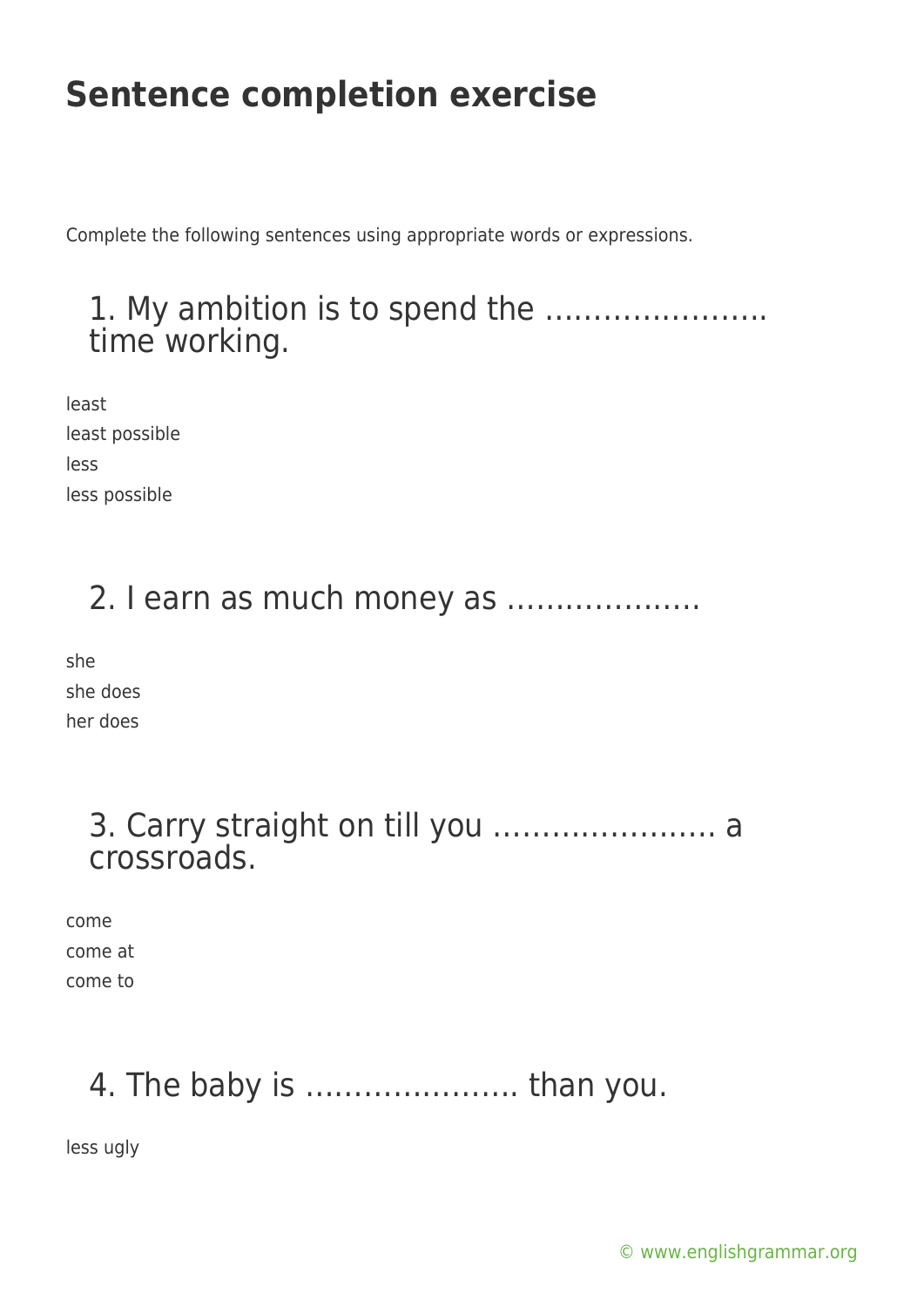less uglier least ugly

# 5. Your sister looks just ………………… you.

like

as

#### 6. It is best cooked in coconut oil, ………………….. the South Indians do.

as

like

## 7. He likes football, and ……………….

as I do so I do so do I

### 8. In 1785, he ………………… to study in Greece.

came went

had come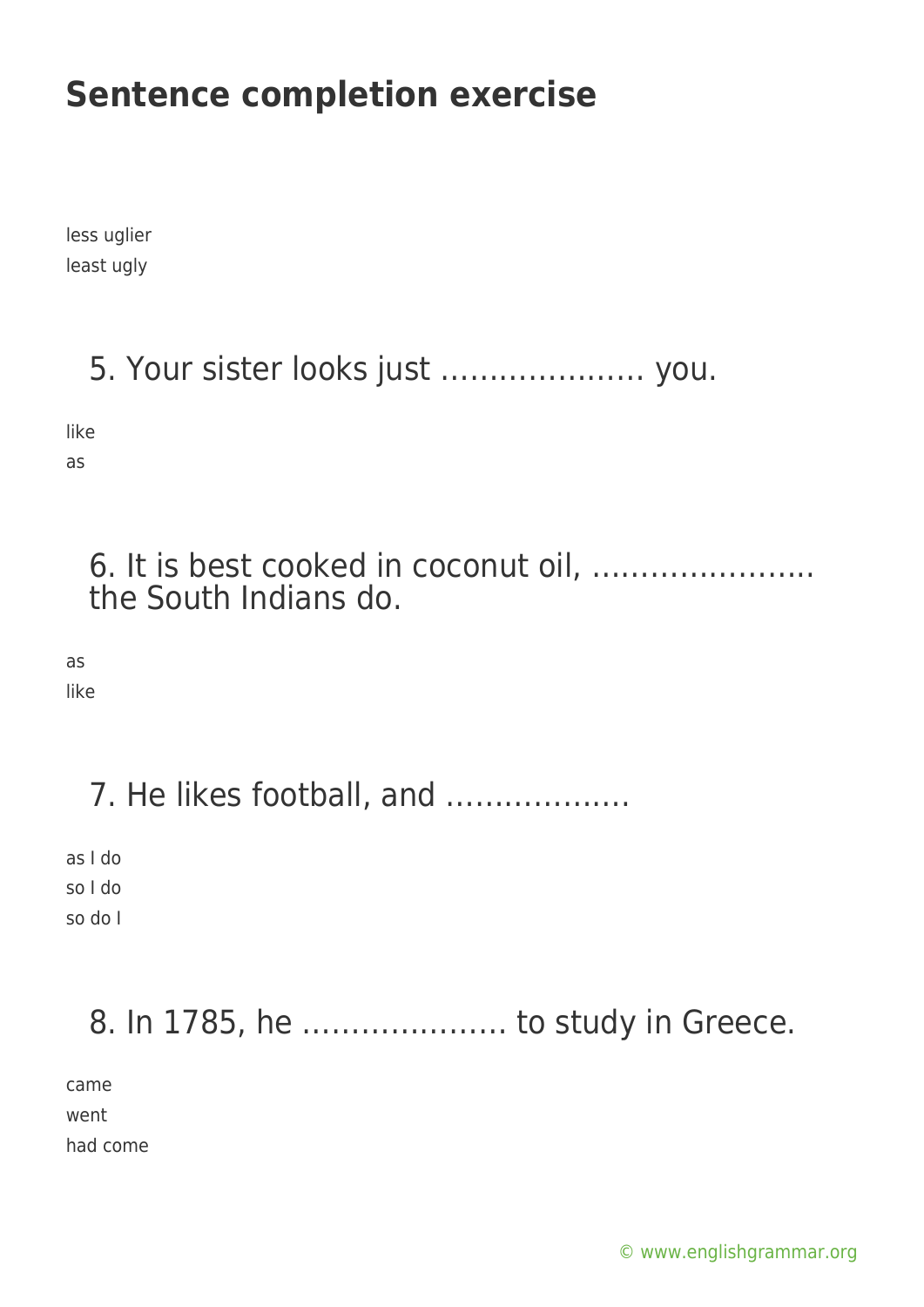#### 9. Thank you very much. That is ……………….. of you.

most kind kindest Either could be used here

#### 10. She is …………………. than stupid.

more lazy lazier Either could be used here

#### Answers

- 1. My ambition is to spend the least possible time working.
- 2. I earn as much money as she does.
- 3. Carry straight on till you come to a crossroads.
- 4. The baby is less ugly than you.
- 5. Your sister looks just like you.
- 6. It is best cooked in coconut oil, as the South Indians do.